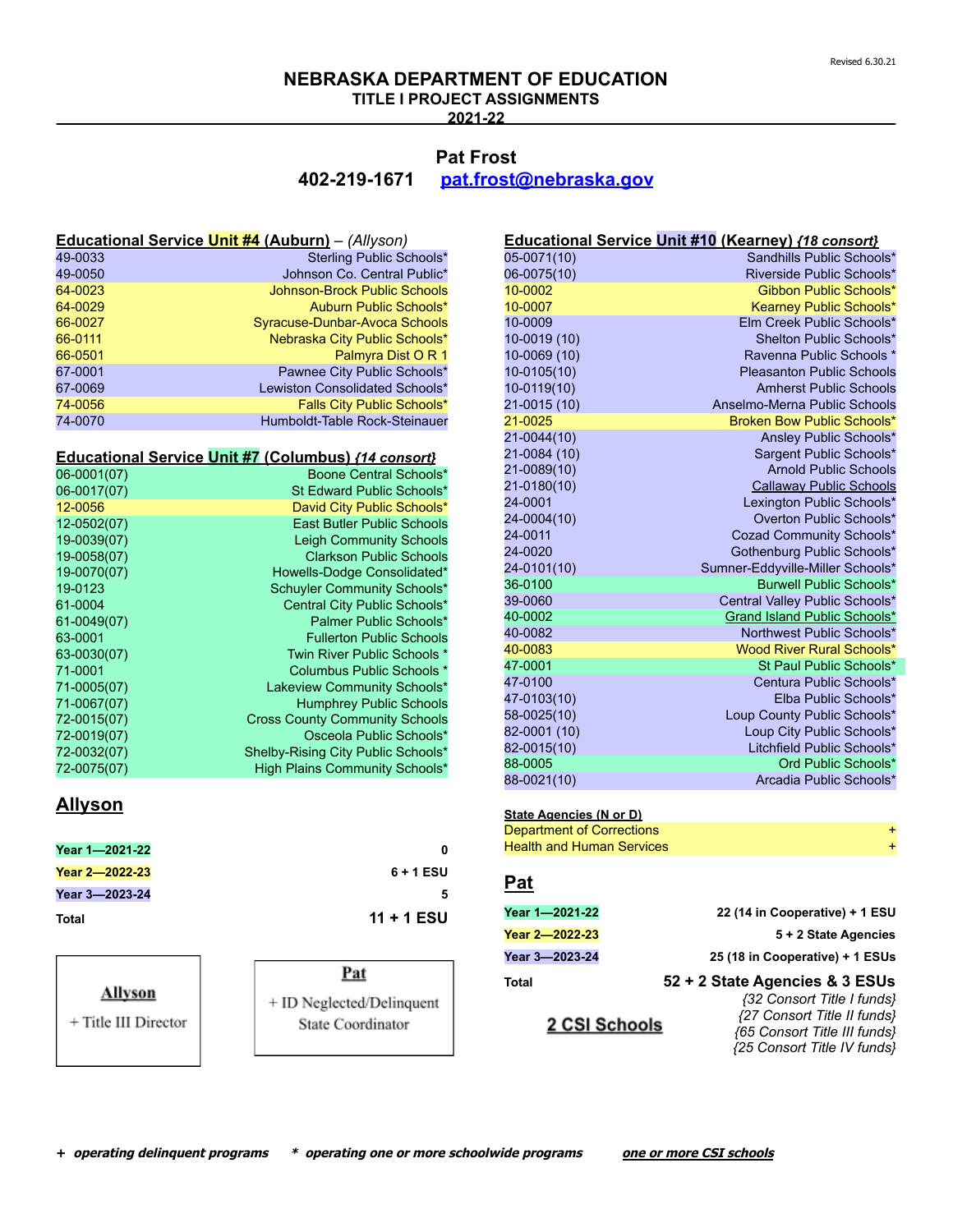## **NEBRASKA DEPARTMENT OF EDUCATION TITLE I PROJECT ASSIGNMENTS**

**2021-22**

## **Dottie Heusman 402-219-4802 [dottie.heusman@nebraska.gov](mailto:dottie.heusman@nebraska.gov)**

### **Educational Service Unit #1 (Wakefield)**

| 14-0008 | Hartington Newcastle Public Schools*      |
|---------|-------------------------------------------|
| 14-0045 | <b>Randolph Public Schools</b>            |
| 14-0054 | Laurel-Concord-Coleridge Public Schools*  |
| 14-0101 | <b>Wynot Public Schools*</b>              |
| 22-0011 | South Sioux City Community Schools*       |
| 22-0031 | Homer Community Schools*                  |
| 26-0001 | <b>Ponca Public Schools</b>               |
| 26-0070 | Allen Consolidated Schools*               |
| 26-0561 | Emerson-Hubbard Public Schools*           |
| 54-0013 | <b>Creighton Community Public Schools</b> |
| 54-0096 | Crofton Community Schools*                |
| 54-0501 | Niobrara Public Schools*                  |
| 54-0505 | Santee Community Schools*                 |
| 54-0576 | Wausa Public Schools*                     |
| 54-0586 | <b>Bloomfield Community Schools*</b>      |
| 54-0583 | Verdigre Public Schools*                  |
| 87-0001 | <b>Pender Public Schools*</b>             |
| 87-0013 | <b>Walthill Public Schools*</b>           |
| 87-0016 | Umo^ho^Nation Public Schools*             |
| 87-0017 | Winnebago Public Schools*                 |
| 90-0017 | <b>Wayne Community Schools*</b>           |
| 90-0560 | Wakefield Public Schools*                 |
| 90-0595 | <b>Winside Public Schools</b>             |

| 00-0003(03) | Girls & Boys Town                               |
|-------------|-------------------------------------------------|
| 13-0001     | <b>Plattsmouth Community Schools*</b>           |
| 13-0022     | <b>Weeping Water Public Schools</b>             |
| 13-0032     | Louisville Public Schools                       |
| 13-0056     | <b>Conestoga Public Schools</b>                 |
| 13-0097     | Elmwood-Murdock Public Schools                  |
| 28-0010     | <b>Elkhorn Public Schools</b>                   |
| 28-0015     | Douglas County West Community Schools           |
| 28-0017     | Millard Public Schools*                         |
| 28-0054     | Ralston Public Schools*                         |
| 28-0059     | <b>Bennington Public Schools</b>                |
| 28-0066     | Westside Community Schools*                     |
| 77-0001     | <b>Bellevue Public Schools</b>                  |
| 77-0027     | Papillion-LaVista Public Schools*+              |
| 77-0037     | Gretna Public Schools                           |
| 77-0046     | <b>Springfield Platteview Community Schools</b> |
| 89-0001     | <b>Blair Community Schools</b>                  |
| 89-0003     | Fort Calhoun Community Schools                  |
| 89-0024     | <b>Arlington Public Schools</b>                 |

**Educational Service Unit #3 (Omaha)**

## **Educational Service Unit #17 (Ainsworth)** - *(Anne)* 09-0010 Ainsworth Community Schools\*

| 16-0006 | Valentine Community Schools* |
|---------|------------------------------|
| 16-0030 | Cody-Kilgore Public Schools* |
| 52-0100 | Keya Paha County Schools*    |
| 75-0100 | Rock County Public Schools*  |

# **Dottie**

| Year 1-2021-22 | $13 + 1$ ESU  |
|----------------|---------------|
| Year 2-2022-23 | 16            |
| Year 3-2023-24 | 13            |
| Total          | $42 + 1$ ESU  |
|                | 7 CSI Schools |

## **Anne**

| Year 1-2021-22 |
|----------------|
| Year 2-2022-23 |
| Year 3-2023-24 |
| Totals         |

#### Dottie

+ SIG Coordinator + IV-A Lead

#### Anne

+ Title III Specialist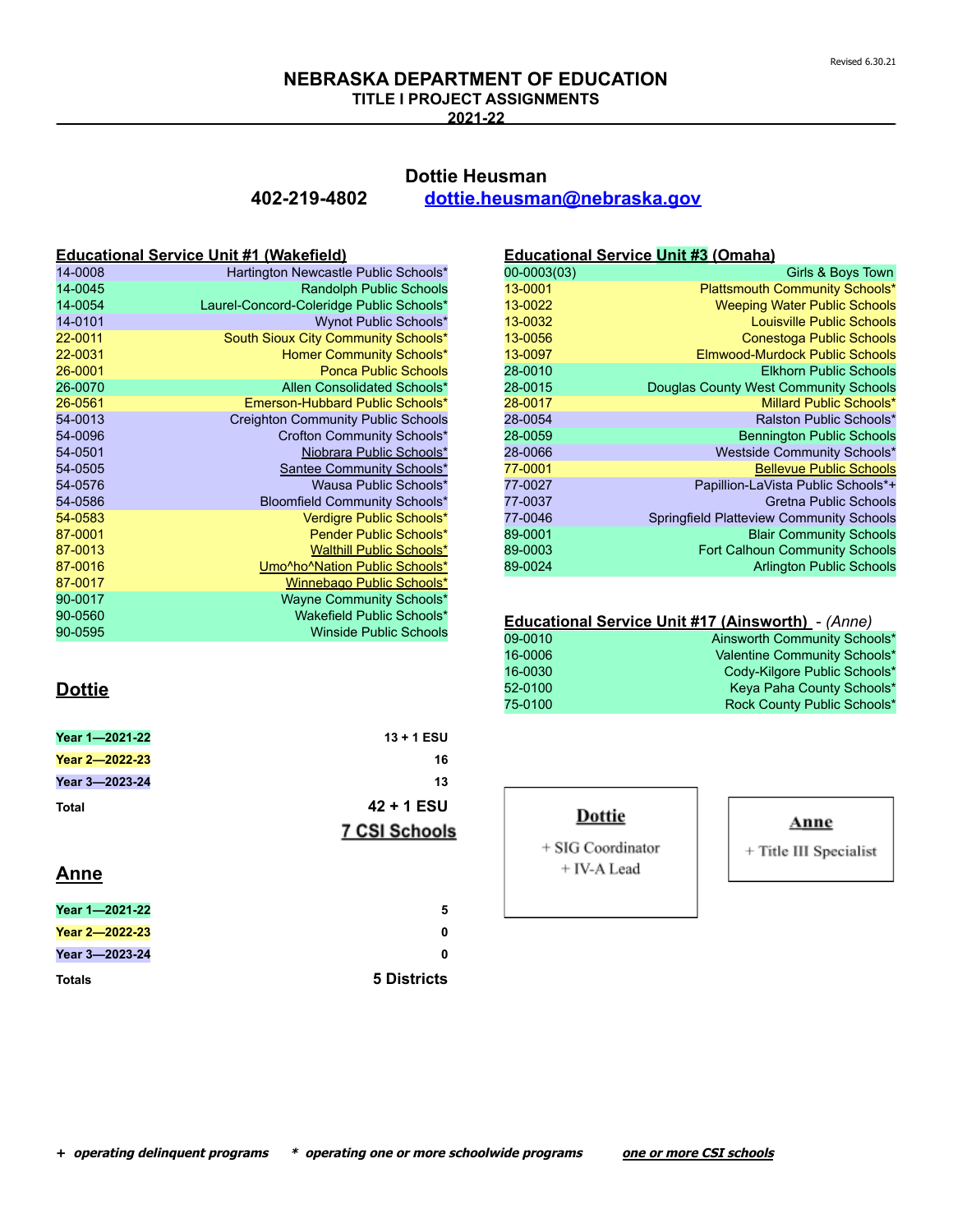## **NEBRASKA DEPARTMENT OF EDUCATION TITLE I PROJECT ASSIGNMENTS**

**2021-22**

## **Ken Howard 402-219-3303 [ken.howard@nebraska.gov](mailto:ken.howard@nebraska.gov)**

### **Educational Service Unit #2 (Fremont)** *{10 consort}*

| Tekamah-Herman Community Schools*       |
|-----------------------------------------|
| Oakland-Craig Public Schools*           |
| Lyons-Decatur Northeast Schools*        |
| West Point Public Schools*              |
| Bancroft-Rosalie Community Schools*     |
| Wisner-Pilger Public Schools*           |
| Fremont Public Schools*                 |
| Scribner-Snyder Community Schools*      |
| Logan View Public Schools*              |
| North Bend Central Public Schools*      |
| <b>Raymond Central Public Schools</b>   |
| <b>Ashland-Greenwood Public Schools</b> |
| <b>Yutan Public Schools</b>             |
| <b>Wahoo Public Schools</b>             |
| Mead Public Schools*                    |
| Cedar Bluffs Public Schools*            |
|                                         |

### **Educational Service Unit #15 (Trenton)** – *(Anne)*

| 15-0010 | Chase County Schools*                 |
|---------|---------------------------------------|
| 15-0536 | Wauneta-Palisade Public Schools*      |
| 29-0117 | Dundy County-Stratton Public Schools  |
| 32-0046 | Maywood Public Schools*               |
| 32-0125 | <b>Medicine Valley Public Schools</b> |
| 43-0079 | Hayes Center Public Schools*          |
| 44-0070 | Hitchcock Co School System*           |
| 73-0017 | McCook Public Schools *               |
| 73-0179 | Southwest Public Schools *            |
|         |                                       |

| Anne                   | Ken                      |
|------------------------|--------------------------|
| + Title III Specialist | + State Homeless Liaison |

<sup>1</sup>

## **Educational Service Unit #16 (Ogallala)** *{10 consort}*

| 03-0500 (II-A only)    | <b>Arthur County Schools</b>         |
|------------------------|--------------------------------------|
| 25-0095(16)            | South Platte Public Schools*         |
| 38-0011(16)            | Hyannis Area Schools*                |
| 46-0001(16)            | Mullen Public Schools*               |
| 51-0001                | Ogallala Public Schools*             |
| 51-0006(16)            | Paxton Consolidated Schools*         |
| 56-0001                | North Platte Public Schools*         |
| 56-0006                | <b>Brady Public Schools*</b>         |
| 56-0007(16)            | Maxwell Public Schools*              |
| 56-0037(16)            | <b>Hershey Public Schools</b>        |
| 56-0055(16)            | Sutherland Public Schools*           |
| 56-0565(16)            | Wallace Public School District 65 R* |
| 57-0501(16)            | Stapleton Public Schools*            |
| 60-0090 (II & IV only) | <b>McPherson County Schools</b>      |
| 68-0020(16)            | <b>Perkins County Schools*</b>       |
| 86-0001                | <b>Thedford Public Schools*</b>      |

## **Anne**

| Year 1—2021-22 | 0                         |
|----------------|---------------------------|
| Year 2—2022-23 | n                         |
| Year 3—2023-24 | $9 + 1$ ESU               |
| Total          | 9 + 1 Title III Consortia |

## **Ken**

| 12 (10 Consort Title I-A) + 1 ESU | Year 1—2021-22 |
|-----------------------------------|----------------|
| 18 (10 Consort Title I-A) + 1 ESU | Year 2—2022-23 |
|                                   | Year 3—2023-24 |
| 32 Districts + 2 ESUs             | Total          |
|                                   |                |

*{10 Consort Title I-A} {17 Consort Title II-A}*

## 2 CSI Schools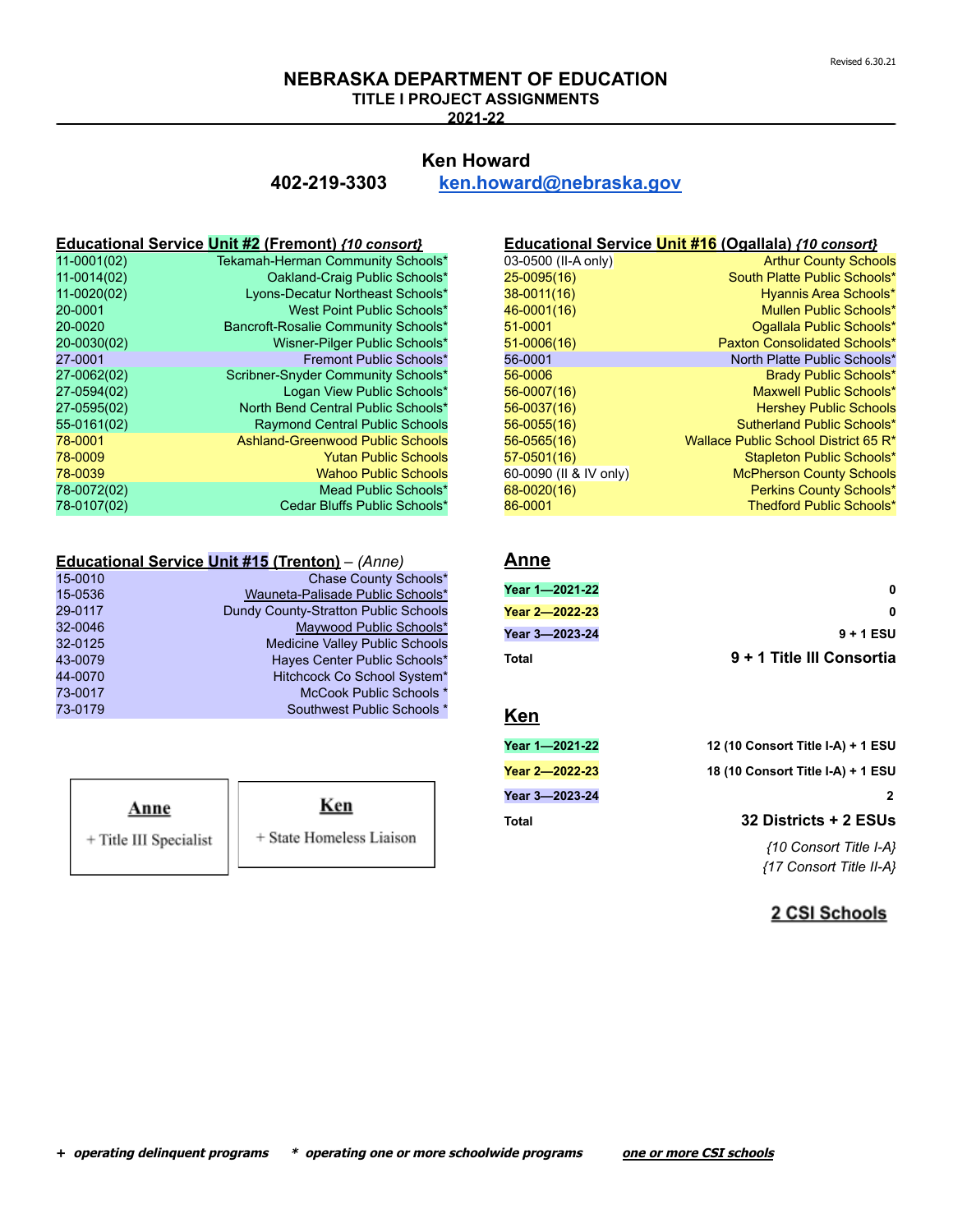**TITLE I PROJECT ASSIGNMENTS**

**2021-22**

## **Jim Kent**

**402-405-6456 [jim.kent@nebraska.gov](mailto:jim.kent@nebraska.gov)**

#### **Educational Service Unit #5 (Beatrice)**

| 34-0001 | Southern School Dist 1*                 |
|---------|-----------------------------------------|
| 34-0015 | Beatrice Public Schools*                |
| 34-0034 | <b>Freeman Public Schools</b>           |
| 34-0100 | <b>Diller-Odell Public Schools</b>      |
| 48-0008 | Fairbury Public Schools*                |
| 48-0300 | Tri-County Public Schools*              |
| 48-0303 | <b>Meridian Public Schools</b>          |
| 85-0060 | Deshler Public Schools*                 |
| 85-0070 | <b>Thaver Central Community Schools</b> |
| 85-2001 | <b>Bruning-Davenport Unified System</b> |

## **Educational Service Unit #8 (Neligh)**

| 02-0009             | Neligh-Oakdale Schools*            |
|---------------------|------------------------------------|
| 02-0018 (II-A only) | <b>Elgin Public Schools</b>        |
| 02-0115             | Summerland Public Schools*         |
| 08-0050             | Boyd County School District*       |
| 45-0007             | O'Neill Public Schools*            |
| 45-0044             | Stuart Public Schools*             |
| 45-0137             | <b>Chambers Public Schools</b>     |
| 45-0239             | West Holt Public Schools*          |
| 59-0001             | Madison Public Schools*+           |
| 59-0002             | Norfolk Public Schools*            |
| 59-0005             | <b>Battle Creek Public Schools</b> |
| 59-0013             | Newman Grove Public Schools*       |
| 59-0080             | Elkhorn Valley Schools*            |
| 70-0002             | <b>Pierce Public Schools</b>       |
| 70-0005             | <b>Plainview Public Schools*</b>   |
| 70-0542             | <b>Osmond Community Schools</b>    |
| 84-0003             | <b>Stanton Community Schools*</b>  |
| 92-0045             | <b>Wheeler Central Schools*</b>    |

#### **Educational Service Unit #9 (Hastings)**

| 01-0003 | <b>Kenesaw Public Schools</b>       |
|---------|-------------------------------------|
| 01-0018 | Hastings Public Schools*            |
| 01-0090 | <b>Adams Central Public Schools</b> |
| 01-0123 | Silver Lake Public Schools*         |
| 18-0002 | Sutton Public Schools*              |
| 18-0011 | Harvard Public Schools*             |
| 40-0126 | Doniphan-Trumbull Public Schools    |
| 41-0002 | Giltner Public Schools*             |
| 41-0091 | Hampton Public Schools*             |
| 41-0504 | <b>Aurora Public Schools</b>        |
| 65-0011 | Superior Public Schools*            |
| 65-2005 | South Central NE Unified System*    |
| 91-0002 | Red Cloud Community Schools*        |
| 91-0074 | Blue Hill Public Schools*           |
|         |                                     |

## **Jim**

| Year 1—2021-22 | 20 + 1 ESU              |
|----------------|-------------------------|
| Year 2-2022-23 | 11                      |
| Year 3-2023-24 | $11 + 1$ ESU            |
| Total          | 42 + 2 ESU Consortia    |
|                | {14 Consort Title II-A} |

## 2 CSI Schools

Jim + Nonpub Ombudsman + II-A Lead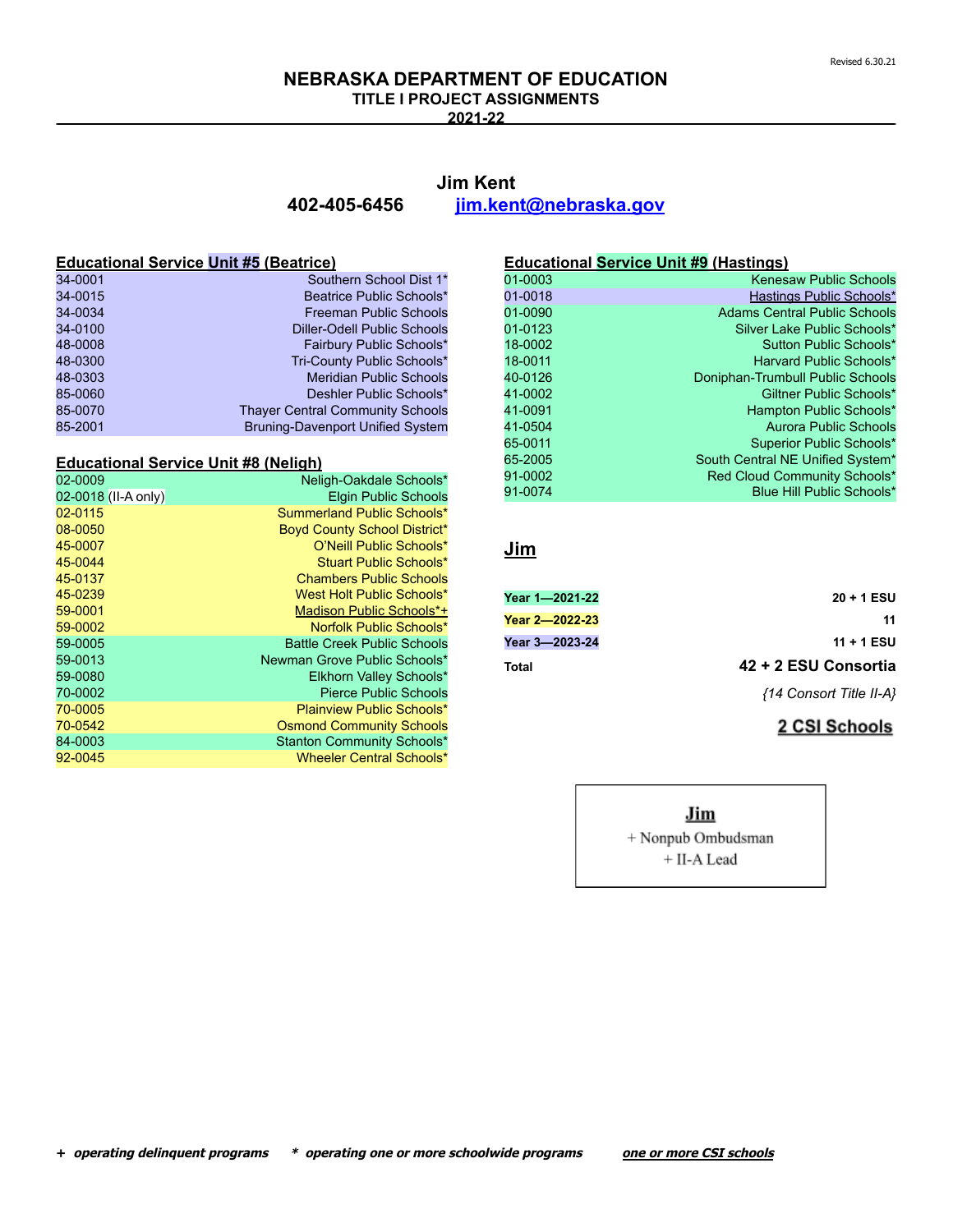**TITLE I PROJECT ASSIGNMENTS**

**2021-22**

## **To Be Determined 402-XXX-XXXX ? [@nebraska.gov](mailto:cathy.mohnike@nebraska.gov)**

#### **Educational Service Unit #6 (Milford)**

| 30-0001 (taking no Fed \$) | <b>Exeter-Milligan Public Schools</b>  |
|----------------------------|----------------------------------------|
| 30-0025                    | <b>Fillmore Central Public Schools</b> |
| 30-0054                    | <b>Shickley Public Schools</b>         |
| 55-0145                    | <b>Waverly School District 145</b>     |
| 55-0148                    | <b>Malcolm Public Schools</b>          |
| 55-0160                    | Norris School District 160             |
| 76-0002                    | Crete Public Schools*                  |
| 76-0044                    | Dorchester Public Schools*             |
| 76-0068                    | <b>Friend Public Schools</b>           |
| 76-0082                    | Wilber-Clatonia Public Schools         |
| 80-0005                    | <b>Milford Public Schools</b>          |
| 80-0009                    | <b>Seward Public Schools</b>           |
| 80-0567                    | Centennial Public Schools*             |
| 93-0012                    | York Public Schools*                   |
| 93-0083                    | McCool Junction Public Schools*        |
| 93-0096                    | <b>Heartland Community Schools</b>     |
|                            |                                        |

#### **Educational Service Unit #11 (Holdrege)**

| 31-0506 | Franklin Public Schools*              |
|---------|---------------------------------------|
| 32-0095 | Eustis-Farnam Public Schools          |
| 33-0018 | Arapahoe Public Schools               |
| 33-0021 | <b>Cambridge Public Schools</b>       |
| 33-0540 | Southern Valley Public Schools        |
| 37-0030 | <b>Elwood Public Schools</b>          |
| 42-0002 | <b>Alma Public Schools</b>            |
| 50-0001 | <b>Wilcox-Hildreth Public Schools</b> |
| 50-0501 | <b>Axtell Public Schools</b>          |
| 50-0503 | Minden Public Schools*                |
| 69-0044 | <b>Holdrege Public Schools*</b>       |
| 69-0054 | <b>Bertrand Public Schools</b>        |
| 69-0055 | Loomis Public Schools                 |
|         |                                       |

#### 04-0001 **Banner County Public Schools\***<br>197-0006 **Banner County Public Schools\*** oz-0006 Alliance Public Schools\*<br>197-0010 Alliance Public Schools<br>197-0010 Hemingford Public Schools Hemingford Public Schools 17-0001 Sidney Public Schools\*

**Educational Service Unit #13 (Scottsbluff)**

| 17-UUU 1            | Sidney Public Schools"             |
|---------------------|------------------------------------|
| 17-0003             | Leyton Public Schools*             |
| 17-0009             | Potter-Dix Public Schools*         |
| 23-0002             | Chadron Public Schools*            |
| 23-0071             | Crawford Public Schools*           |
| 25-0025             | Creek Valley Schools*              |
| 35-0001             | <b>Garden County Schools*</b>      |
| 53-0001             | Kimball Public Schools*            |
| 62-0021             | Bayard Public Schools*             |
| 62-0063             | <b>Bridgeport Public Schools*</b>  |
| 79-0002             | Minatare Public Schools*           |
| 79-0011             | Morrill Public Schools*            |
| 79-0016             | Gering Public Schools*+            |
| 79-0031             | Mitchell Public Schools*           |
| 79-0032             | Scottsbluff Public Schools*        |
| 81-0003             | <b>Hay Springs Public Schools</b>  |
| 81-0010             | Gordon-Rushville Public Schools*   |
| 83-0500 (II-A only) | <b>Sioux County Public Schools</b> |

| <b>New Person</b> |  |
|-------------------|--|
| $+ REAP$          |  |

+ Loan Forgiveness

+ Para Qualifications + Nonpublic Backup

+ Homeless Backup

+ ID Neglected/Delinquent Backup

## **New Person**

| Year 1-2021-22 | 19            |
|----------------|---------------|
| Year 2-2022-23 | 13            |
| Year 3-2023-24 | $18 + 1$ ESU  |
| Totals         | $63 + 3$ ESUs |

1 CSI School

# **+ operating delinquent programs \* operating one or more schoolwide programs one or more CSI schools**